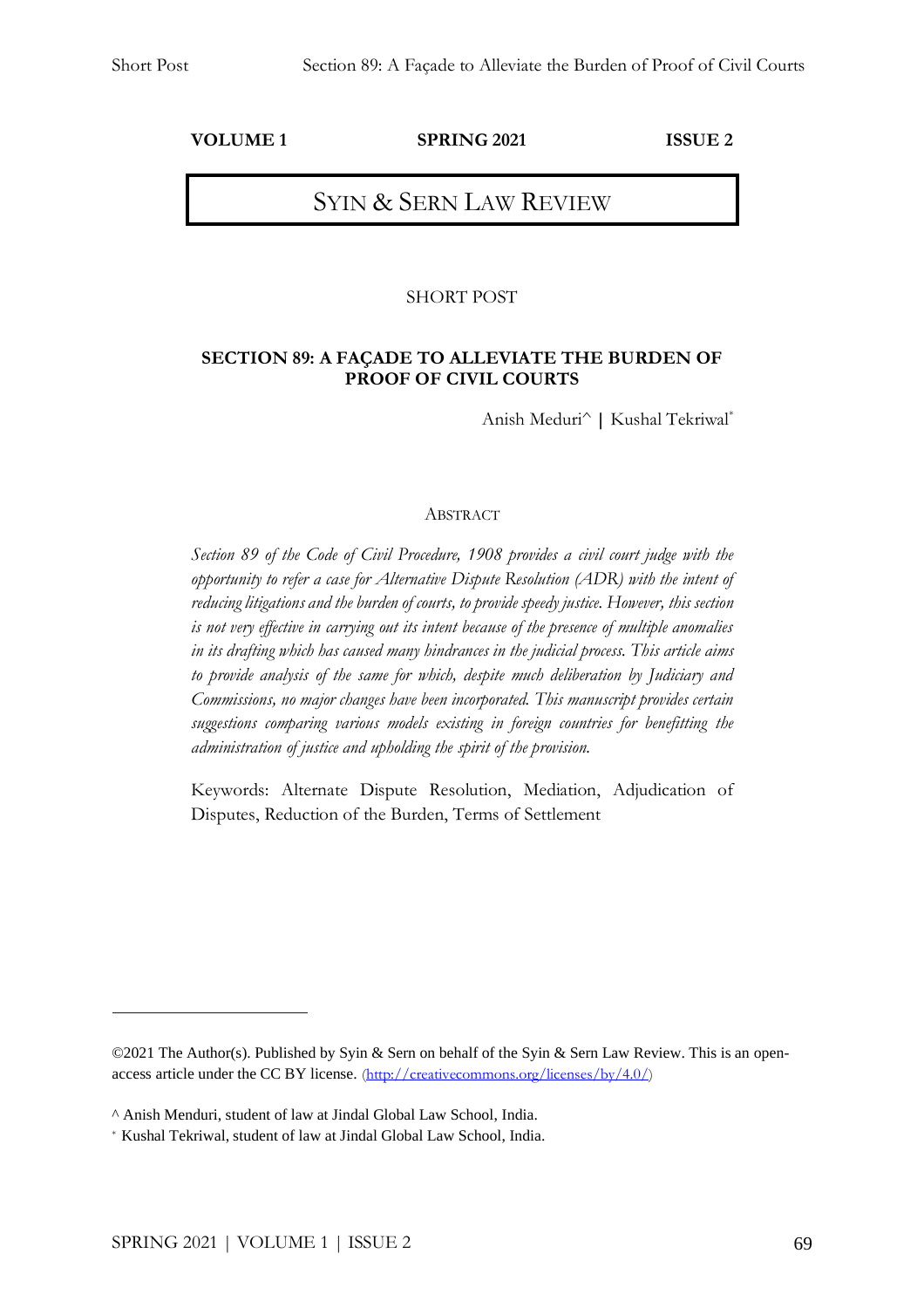## **INTRODUCTION**

The Code of Civil Procedure, 1908<sup>1</sup> (hereinafter referred to as 'Code') provides for civil disputes in India with the appropriate procedures. It has undergone numerous amendments to uphold the aims of delivering justice and being efficient for its people. However, the number of on-going litigations across the country are astronomically high. Thus, faster adjudication becomes an essential tool for the public concerning the costs and time which are attached to the normal civil suits. It is to this aspect section 89 of the Code becomes an alternative for the parties involved in a suit to opt for faster disposal of cases through the process of Alternate Dispute Resolution (hereinafter referred to as 'ADR'). However, this section has many issues in its drafting which has led to several hindrances in its implementation by the Judiciary, and thus, it must be redrafted or modified to serve the object which it aspires to achieve.

Section 89 of the Code brings relief to the parties as well as to the civil courts with its main objective to facilitate out-of-court settlements to reduce litigations and thus, the burden on the Judiciary. The provision states that in cases where the courts apprehend a probable settlement acceptable to the parties, the court will formulate the terms of the settlement and after getting an affirmation from the parties on the same, will refer them to either arbitration, conciliation, judicial settlement or mediation.<sup>2</sup> Furthermore, it also states that the applicable acts for the aforementioned dispute resolutions i.e. Arbitration and Conciliation Act, 1996; The Legal Services Authority Act, 1987 and a compromise for opting mediation.<sup>3</sup> This provision should be read harmoniously with Order X (Rules 1A-C) which discusses the examination of the parties.<sup>4</sup>

## **LEGISLATIVE BACKGROUND**

Section 89 was introduced via the Civil Procedure Code (Amendment) Act, 1999<sup>5</sup> (with effect from 2002) and was later repealed by the Arbitration Act, 1940 (section 49). <sup>6</sup> However, after introducing more types of dispute resolution methods apart from arbitration, the section was again revived with the emphasis on the recommendations from the  $129<sup>th</sup>$  Law Commission Report<sup>7</sup> and the Malimath Committee Report<sup>8</sup> where the object was to uphold the aim with which the Code was enacted i.e. to deliver justice and provide for efficient working of the system. These Committee formulations were with an objective of providing a timely disposal of the immense litigations and to come up with an efficient remedy to tackle such a system. The Law Commission emphasized the need for a more amicable

<sup>&</sup>lt;sup>1</sup> The Code of Civil Procedure, 1908, No. 5, Acts of the Parliament, 1908 (India).

 $^{2}$  *Id.*, §89(1).

<sup>3</sup> *Id.,* §89(2).

<sup>4</sup> *Id*., Order 10, Rule 1A-1C.

<sup>5</sup> Code of Civil Procedure (Amendment) Act, 1999, No. 46, Acts of the Parliament, 1908, §7.

<sup>6</sup> The Arbitration Act, 1940, No. 10, Acts of the Parliament, 1940 (India), §49.

<sup>7</sup> Law Commission of India, *Urban Litigation Mediation as Alternative to Adjudication*, MINISTRY OF LAW AND JUSTICE (Sep 28, 2020, 10:14 AM), http://lawcommissionofindia.nic.in/101-169/Report129.pdf.

<sup>8</sup> Justice V.S. Malimath, *Committee on Reforms on Criminal Justice System*, MINISTRY OF HOME AFFAIRS (Sep 28, 11:00 AM), https://www.mha.gov.in/sites/default/files/criminal\_justice\_system\_2.pdf.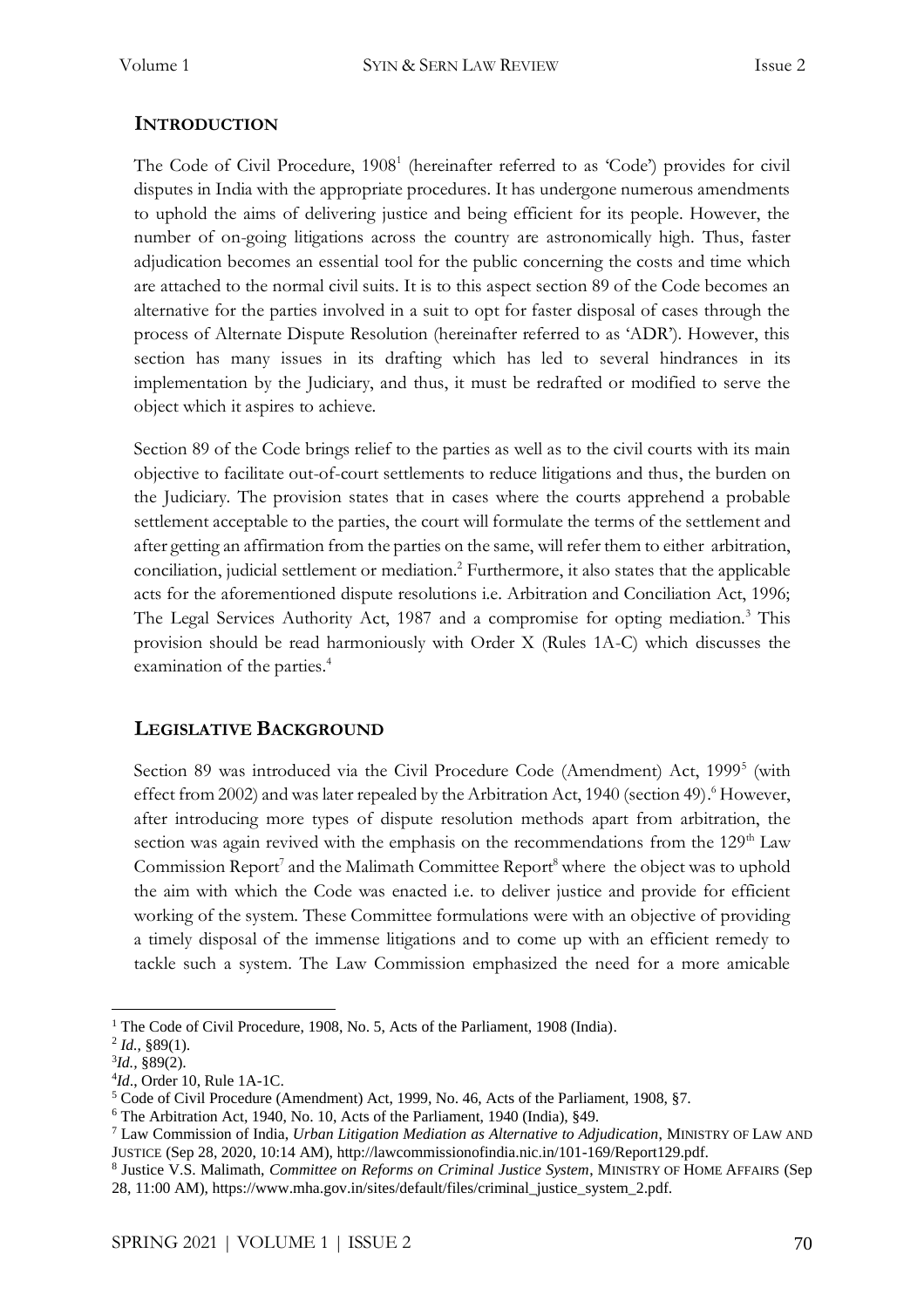settlement of disputes between the parties.<sup>9</sup> The Malimath Committee, on the other hand, recommended a mandatory provision to be included for referring civil disputes for ADR.<sup>10</sup> An option to opt for a full trial, as per the Code, should be the last resort for the events wherein adoption of such resolution fails.

## **ANALYSIS ON THE STANCE OF JUDICIARY**

In the case of *H.V. Venkatesh v. Oriental Insurance Company Ltd.*,<sup>11</sup> Justices R. Raveendran and K. Manjunath highlighted the need for ADR vis-à-vis the current framework. They acknowledged the rise in cases burdening the Judges in such courts with the same and a delay in disposing the cases leading to negative consequences and eroding the confidence of the public towards the justice delivery system.<sup>12</sup> Their main argument laid down was:

"*When memories of litigation tend to be unpleasant and harsh, there is a tendency on the part of the litigant to avoid approaching the Courts, for relief, but seek remedy outside the legal framework…. In this background, it became necessary to seriously consider the need to encourage alternative dispute resolution methods*". 13

Now, the case of *Salem Advocate Bar Association v. Union of India<sup>14</sup>* is the first precedent whereby the Judiciary looked into the constitutional validity of the 1999 Amendment that inserted section 89 into the Code. The case had recognized the intention behind enacting this section as stated above. The Court stated that the drafting of the section was not perfect and had some *"creases that were required to be ironed out"*. The court suggested a creation of the Committee for such purposes which was made later.<sup>15</sup> The Court in light of the observations made by the Committee noted that while referring a case for ADR, the terms of an agreement need to be formulated and specified while acknowledging that the term 'may' in the provision is limited to the reformulation of the terms post the observations by the parties.<sup>16</sup> Moreover, the Committee had also recommended that the Government should consider bearing the costs of ADR as the parties may not be inclined to follow such dispute resolution mechanisms because costs of ADR are relatively higher than the cost of filing a suit in the civil courts.<sup>17</sup>

Furthermore, an issue pertaining to Clause (d) of Section 89(1) was raised in this case regarding finalization of the terms of compromise i.e., whether such terms are finalized in the mediation or in the courts. As per the Court, Clause (d) states that when mediation succeeds, the mediator will report to the Court and the Court will 'effect' the compromise

<sup>9</sup> Law Commission of India, *supra* note 8.

<sup>10</sup> Justice V.S. Malimath, *supra* note 9.

<sup>&</sup>lt;sup>11</sup> H.V. Venkatesh v. Oriental Insurance Company Ltd., ILR 2002 KAR 3666.

*<sup>12</sup> Id.*

<sup>13</sup>*Id.* at 3667.

<sup>14</sup> Salem Advocate Bar Association v. Union of India, AIR 2003 SC 189.

<sup>15</sup> *Id.*

<sup>16</sup>*Id.*

<sup>&</sup>lt;sup>17</sup> Salem Advocate Bar Association v. Union of India, (2005) 6 SCC 344.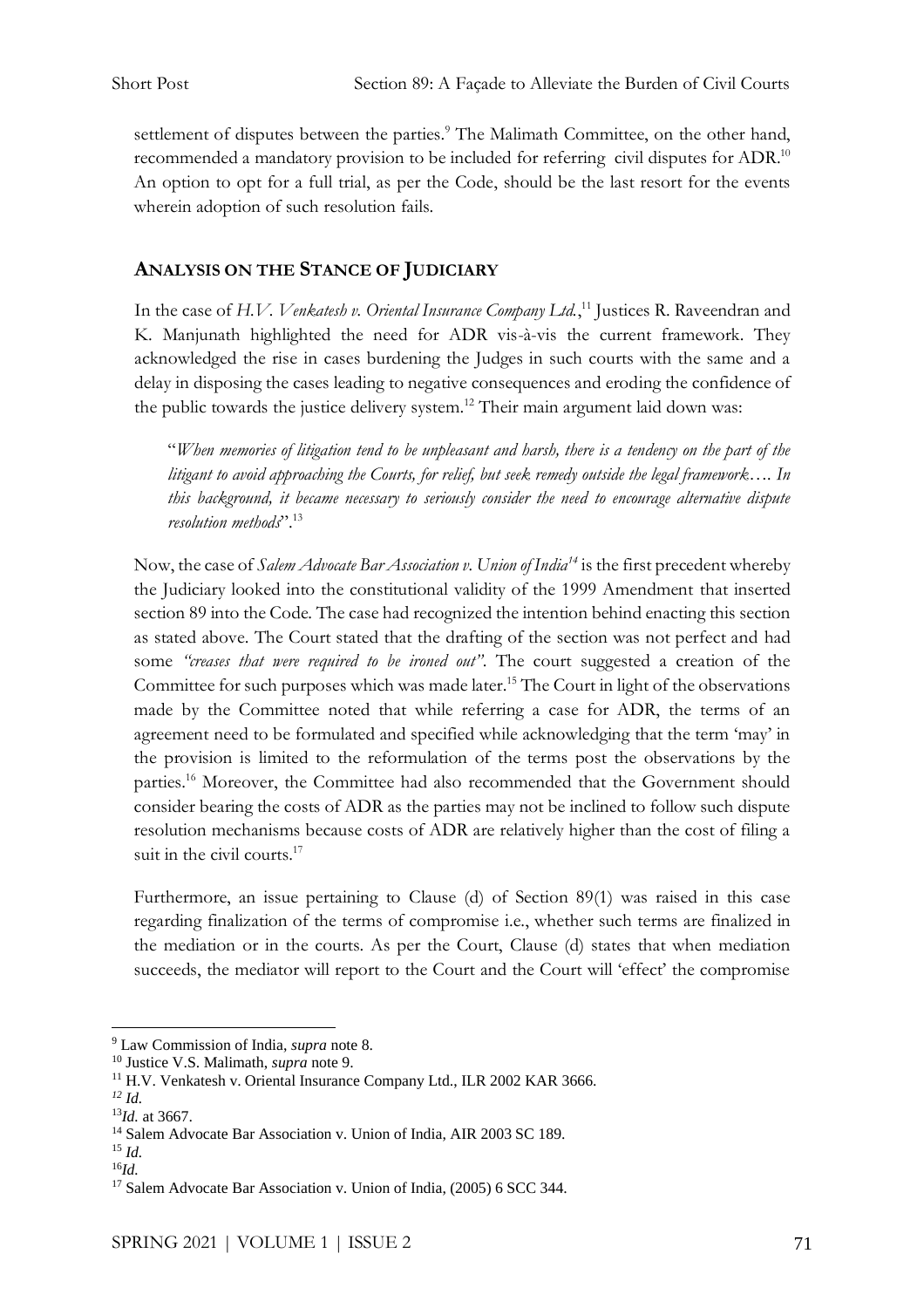through a decree after serving a notice and hearing to the parties.<sup>18</sup> It also stated that the Judge is not barred from hearing the matter if the mediation fails because when they refer the matter to ADR the only question considered is whether or not there are reasonable grounds to expect that there will be a settlement.<sup>19</sup>

Additionally, the case of *Afcons Infrastructure Ltd. v. Cherian Varkey Construction Co. Ltd.<sup>20</sup>* further clarified and pointed out the various issues in respect of this provision. The Apex Court formulated two issues regarding the procedure to be followed by a Court as per Section 89 and Order X Rule 1A and whether the consent of all the parties was necessary for arbitration or not.<sup>21</sup>

The Court critiqued the application of section 89 as interpreted by the trial court categorizing it as 'trial judge's nightmare.'<sup>22</sup> It stated that such interpretation led to 'putting the cart before the horse.'<sup>23</sup> The major observation was regarding the mix-up of the definitions of mediation and judicial settlement done by the provision which had an interchanged meaning leading to difficulties in its implementation.<sup>24</sup> However, the provision tries to break the order by adopting a procedure that is to be used in the final stage of the conciliation by providing for it in the pre-ADR stage. Moreover, the Court further iterated the fact that a suit should be referred to ADR if and only if it 'appears to the court for an existence of a settlement.'<sup>25</sup> The Court in such a scenario must justify the non-referral of the suit which would be limited to disputes of public offences, serious offences in relation to fraud, forgery, etc.

Post the Afcons case, the  $238<sup>th</sup>$  Law Commission Report<sup>26</sup> was constituted which emphasised the restructuring of the provision to remove/eliminate the ambiguity. Further, it specifically recommended for the referral of Section 89 to take place at the stage of framing issues to reduce the litigations since soon after the settlement, a copy to be provided to the required court. The Report also suggested for altering the Order X Rules concerning this provision.<sup>27</sup>

## **CRITIQUE**

Upon observing the stance of the Judiciary and the Legislature on this provision, there are certain aspects that still need to be investigated and rectified in the light of Civil Suits. The bare interpretation of section 89 is problematic to the extent of being ambiguous with the above-mentioned drawbacks acknowledged by the Judiciary as well. It must be harmoniously

<sup>18</sup>*Id.* at 377.

<sup>19</sup>*Id.*

<sup>&</sup>lt;sup>20</sup> Afcons Infrastructure Ltd. v. Cherian Varkey Construction Co. Ltd, (2010) 8 SCC 24.

<sup>21</sup> *Id.*

<sup>22</sup>*Id.* at 31.

<sup>23</sup>*Id.* 

<sup>24</sup>*Id.* at 32. <sup>25</sup>*Id.* at 42.

<sup>26</sup> Law Commission of India, *Amendment of Section 89 of the Code of Civil Procedure, 1908 and Allied Provisions*, Ministry of Law and Justice, (Sep 28, 2020, 11:15 AM), http://lawcommissionofindia.nic.in/reports/report238.pdf.  $^{27}$  *Id.*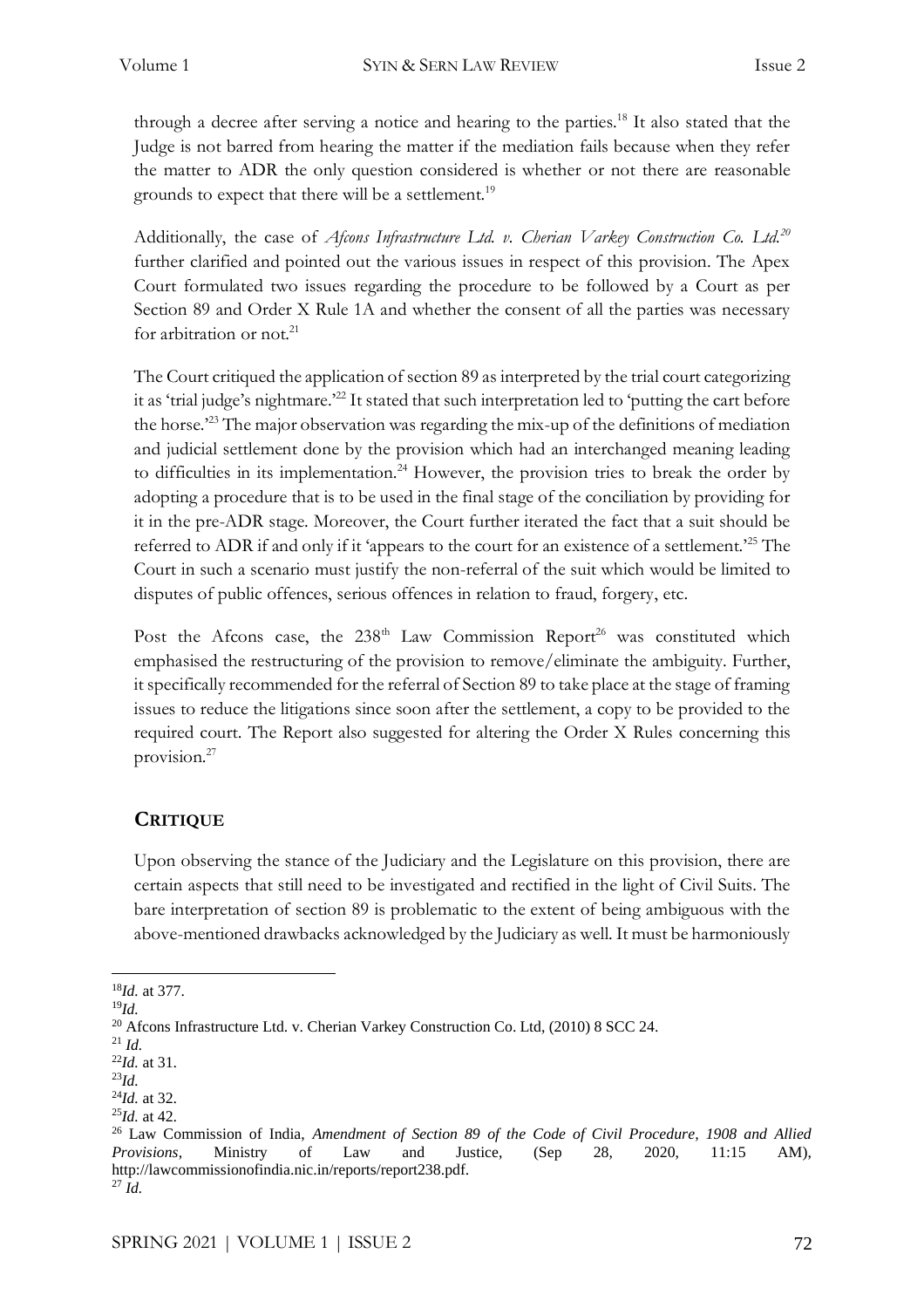read with Order X to seek the recourse of ADR after pleadings are conducted and before issues are framed. However, the Court in the *Afcons* case categorically stated that the Judge is not barred from activating this provision after the issues are framed.<sup>28</sup>

While referring a case to ADR, the Court's only important duty is to allocate the appropriate forum of ADR to the parties depending on the matter because the provision contains both adjudicatory and non-adjudicatory means and thus, the power which has been vested to the Judge by the Code should be applied cautiously. Any irrational decision can lead the case in hand to have a detrimental effect. For instance, arbitration is a form of adjudicatory ADR mechanism whereas others, as per the section, are non-adjudicatory ADR forums. There has been an implied duty of the Court to make the parties aware of such forums since if the case has been sent to the adjudicatory ADR forum i.e., arbitration, then it would be not possible for the case to revert to the courts from the said arbitration.<sup>29</sup>

However, the provision mandates the Court to formulate the terms of the settlement to the parties, which is a lengthy process that puts unnecessary burden on the court. Moreover, this limits the powers of ADR mechanisms in resolving the disputes as they cannot deviate from the terms of the settlement as stated in the *Salem Advocates* case.<sup>30</sup> These terms of settlement benefit only the mediator if and only if, the parties are satisfied with the terms of settlement framed by the Court. If the terms do not satisfy the parties, then the job of mediator becomes difficult as he cannot go outside the terms framed by the court. Moreover, in case the mediation fails, the matter reverts to the Court and then the Judge adjudicates from the same place where he left off the matter.

Additionally, the section starts with the phrase "where it appears to the Court"<sup>31</sup> and this plays a critical role towards making this provision to be directory and discretionary in nature. The presumption of the Court to opt for such methods in a just manner when it is satisfied, is highly problematic since no threshold to such satisfaction has been defined either by the legislation or by the precedents leading to a subjective and an open-ended interpretation by the courts. Such omission of the threshold could sometimes lead to a delay in justice; thereby causing injury to the parties and deviating from the purpose of the section.

## **COMPARATIVE JURISDICTION**

In countries like United Kingdom (UK), the State has taken some steps towards encouraging the use of ADR. This had started with the genesis of the Civil Procedure Rules, 1998 where the court under Rule 1.4 (e) said that Courts must strongly encourage the use of ADR if it considers it appropriate.<sup>32</sup> One of the most important case law regarding this was *Halsey v*. Milton Keynes General NHS Trust<sup>33</sup>, where the Court explains the value of ADR and lays down

<sup>28</sup> Afcons Infrastructure Ltd. *supra* note 21 at 42.

 $^{29}$  *Id.* 

<sup>30</sup> Salem Advocate Bar Association, *supra* note 15.

<sup>31</sup> The Civil Procedure Code *supra* note 2.

<sup>32</sup> Civil Procedure Rules, 1999, rule 1.4(e) (United Kingdom).

<sup>33</sup> Halsey v. Milton Keynes General NHS Trust, [2004] 1 WLR 3002 (United Kingdom).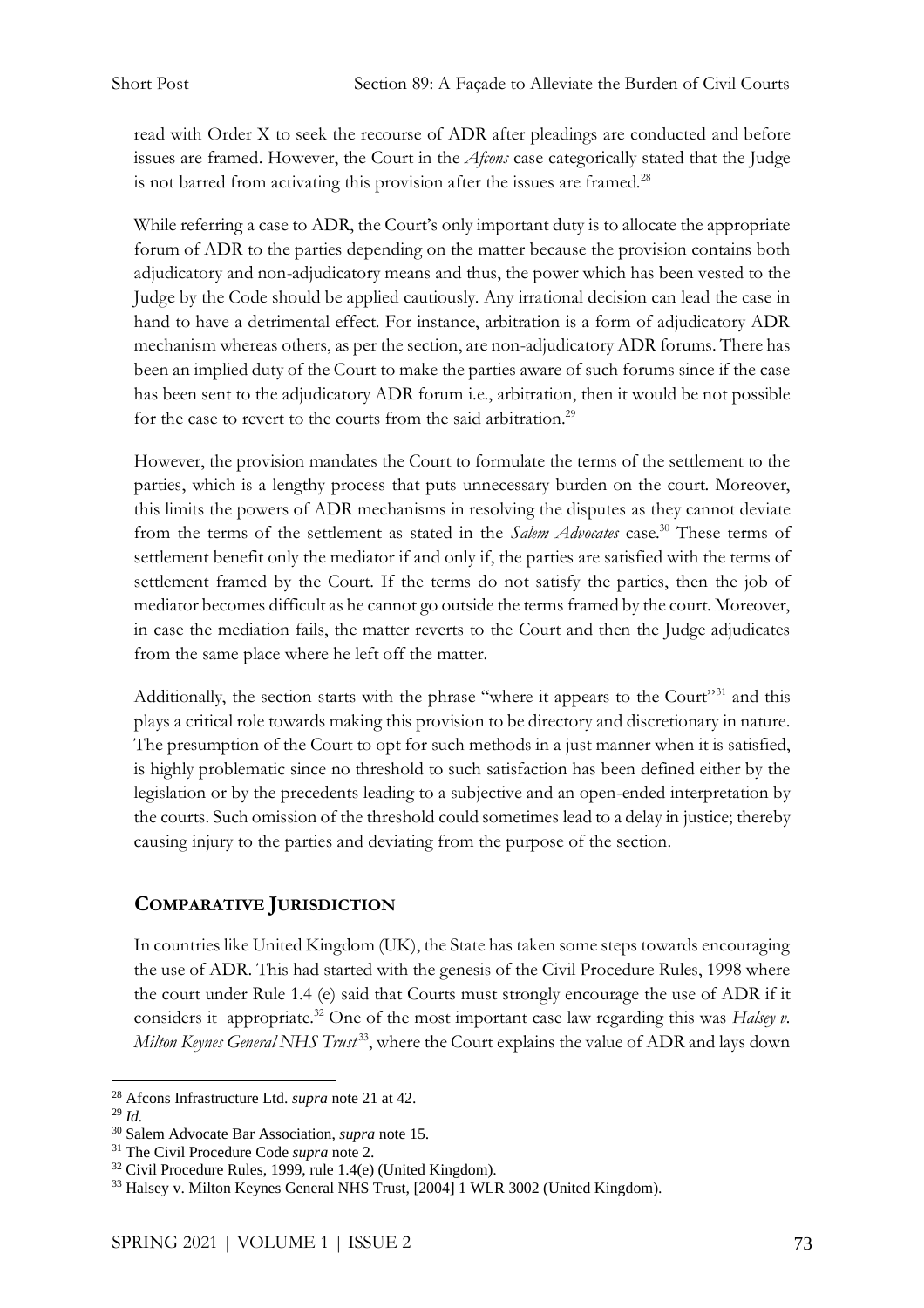some principles regarding its enforcement.<sup>34</sup> However, courts have now gone far enough to make ADR mandatory as in the case of *Lomax v. Lomax<sup>35</sup>*, the English Court of Appeal held that a Judge can refer the case to ADR without the consent of one or both parties.<sup>36</sup> This shows that the law is moving towards making ADR mandatory to reduce the burden of the courts.

Whereas in the United States of America (USA), the district courts require the litigants in all civil cases to consider the use of ADR in the appropriate stage in their litigation.<sup>37</sup> The district courts also have the power to exempt some cases from entering the domain of arbitration, rather than to form the rules in this case and thus, each district court must consult its bar association.<sup>38</sup> USA has a very decentralized approach towards forming rules of arbitration as each district is directed to create their own rules mentioning a variety of specifications like mandatory consideration of ADR, confidentiality rules, etc.

#### **RECOMMENDATIONS AND SUGGESTIONS**

After analysing the anomalies mentioned above, there are certain recommendations that, if implemented, would carry out the intended purpose of such enactment of the section. Formulating the terms of the settlement in the Court while invoking section 89 is a timeconsuming task. Thus, it is suggested that the legislature divides the cases into categories of whether they can be settled through ADR mechanisms or not. For example, most property disputes or small cause disputes have an element of settlement in them as the parties want speedy justice. Such cases should go for ADR first and on the failure of this, the Court should be a secondary means for adjudication of the dispute. This acts as a disincentive for people to keep small cases for a long time as ADR is an expensive means of dispute resolution. While this disincentive may be wrong as it makes justice expensive, if the legislature makes a rule on shouldering the cost of ADR, as suggested by the Committee constituted in the *Salem Advocates* case,<sup>39</sup> then ADR can be used to a great extent in the adjudication of civil matters. This suggestion is inspired by the model implemented in the UK which makes the use of ADR mandatory before asking the courts to resolve the dispute.

If the above suggestion is implemented, there must also be an allied proviso stating that if the parties can prove the dispute cannot be solved by an ADR mechanism for reasons including the declaration of documents or a question of law then the matter should directly go to a civil judge and must not hinder the ADR mechanism. Also, for sensitive cases like family matters or cases that have a trace of criminal activity like fraud should not be hindered by ADR in its initial stages although they may be referred by the Court as per its discretion.

<sup>34</sup> *Id.* 

<sup>35</sup> Lomax v. Lomax, [2019] EWCA Civ 1467 (United Kingdom).

 $36$  *Id.* 

<sup>37</sup> Alternative Dispute Resolution Act, 28 U. S. C. § 652(a) (1998).

<sup>38</sup>*Id.* clause (b).

<sup>39</sup> Salem Advocate Bar Association, *supra* note 15.